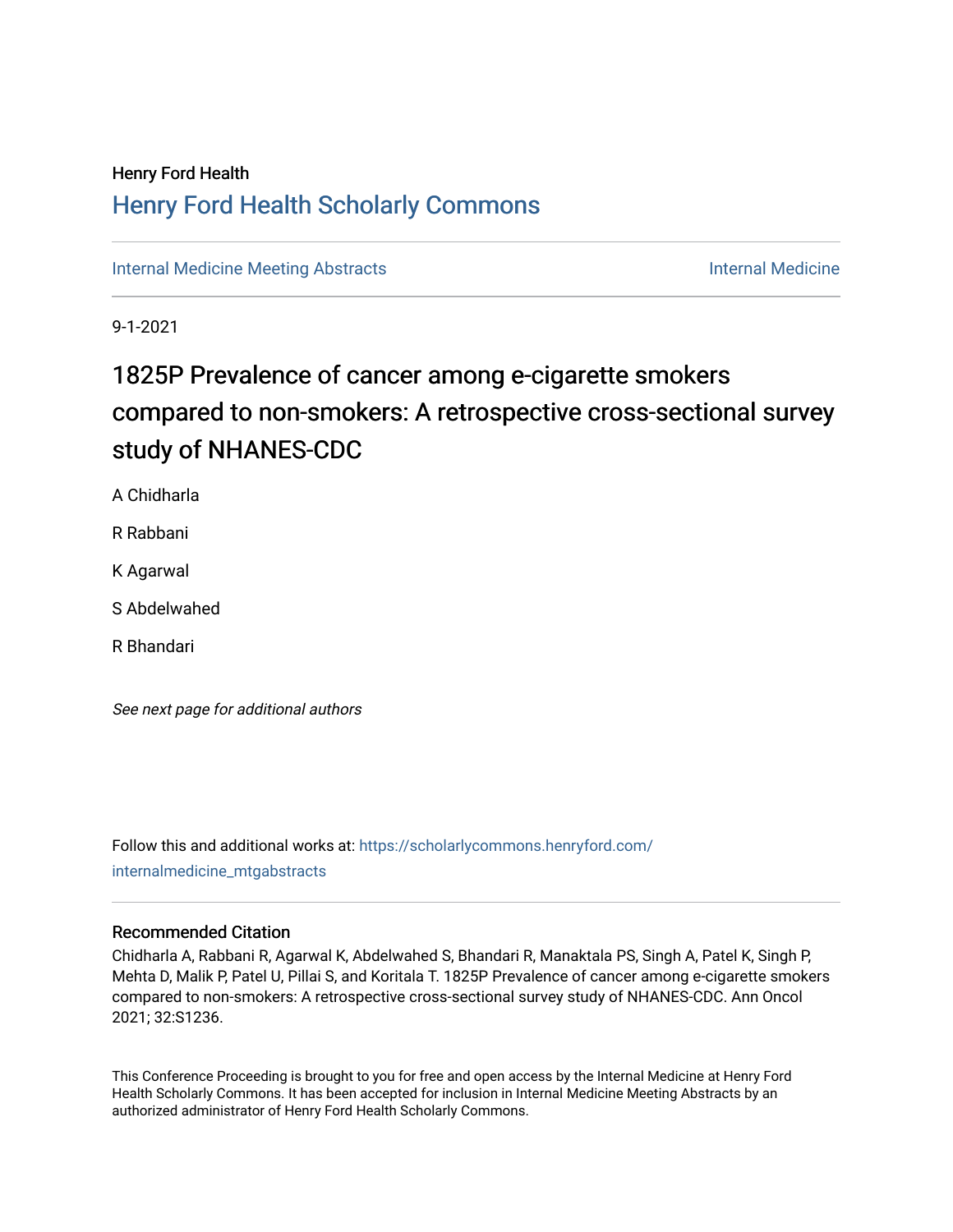### Authors

A Chidharla, R Rabbani, K Agarwal, S Abdelwahed, R Bhandari, P S. Manaktala, A Singh, K Patel, P Singh, D Mehta, P Malik, U Patel, Shreejith Pillai, and T Koritala